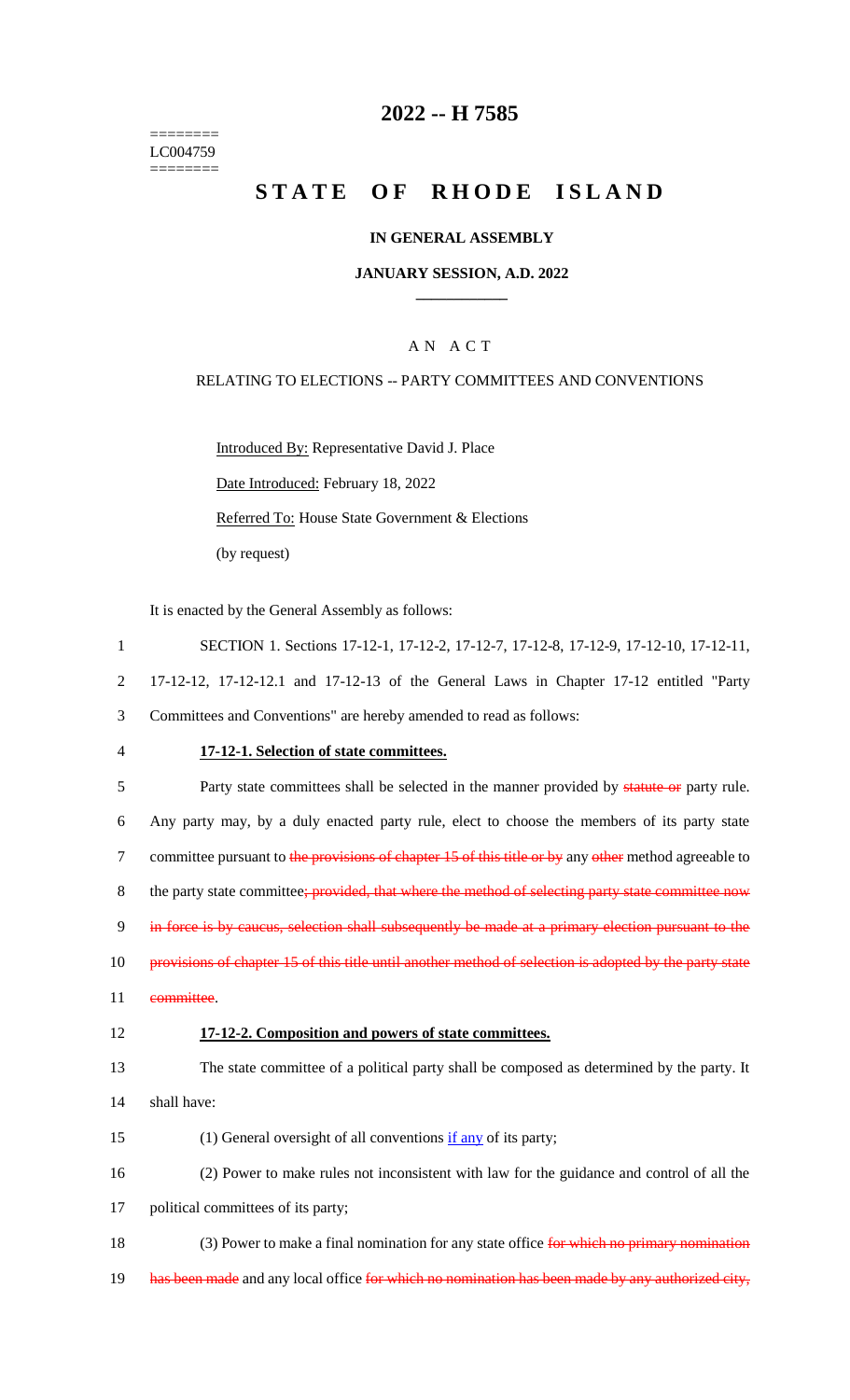town, ward, or district committee or any duly authorized subcommittee; provided, that the state 2 committee shall not be permitted, more than twenty-four (24) hours after the deadline for the filing of declarations of candidacy, to make a nomination for any office upon the failure of a candidate of that party to file for that public office. Nominations for such office shall be filed in the same location as the declaration of candidacy for such office pursuant to the requirements of § 17-14-1 of the general laws. Individuals nominated under this section must have been eligible for the nomination on the dates as required by and pursuant to the requirements of §§ 17-14-1.1, 17-14-2 and 17-14-2.1 of the general laws and must then meet the respective requirements for filing sufficient nomination papers set forth in chapter 14; and

 (4) Power to fill vacancies in its own membership and as provided in chapter 15 of this title.

## **17-12-7. Composition of city and district committees -- Appointment.**

 The members of the several ward committees in each city of the same political party shall constitute the city committee of the political party for that city. For each of the political parties, there shall be a senatorial district committee for each senatorial district to consist of five (5) members where the senatorial district is contained within a single city or town, and to consist of seven (7) members where the senatorial district includes all or parts of two (2) or more cities or 18 towns. As of January 1, 2023, the selection shall be made according to the political parties' rules 19 and procedures. Senatorial district committee members shall, in the first instance, be appointed by the chairperson of the state committee of the party. There shall be a representative district committee for each representative district to consist of three (3) members where the representative district is contained within a single city or town, and to consist of five (5) members where the representative district includes all or parts of two (2) or more cities or towns. Representative district 24 committee members shall<del>, in the first instance, be appointed by the chairperson of the state</del> 25 committee of the party be made according to the political parties' rules and procedures. The senatorial and representative district committee members shall be qualified electors of their 27 respective districts and shall hold office respectively from the date of their appointment and until 28 the next election of the committees, and thereafter until their successors have been elected, 29 qualified, and organized pursuant to the parties' rules and procedures.

#### **17-12-8. Qualifications and terms of committee members.**

 (a) No member of a ward, town, or district committee shall hold or continue to hold membership on the ward, town, or district committee, unless that member is a qualified elector of the ward, town, or district.

(b) Except as otherwise specifically provided in this chapter, ward, district, town, and city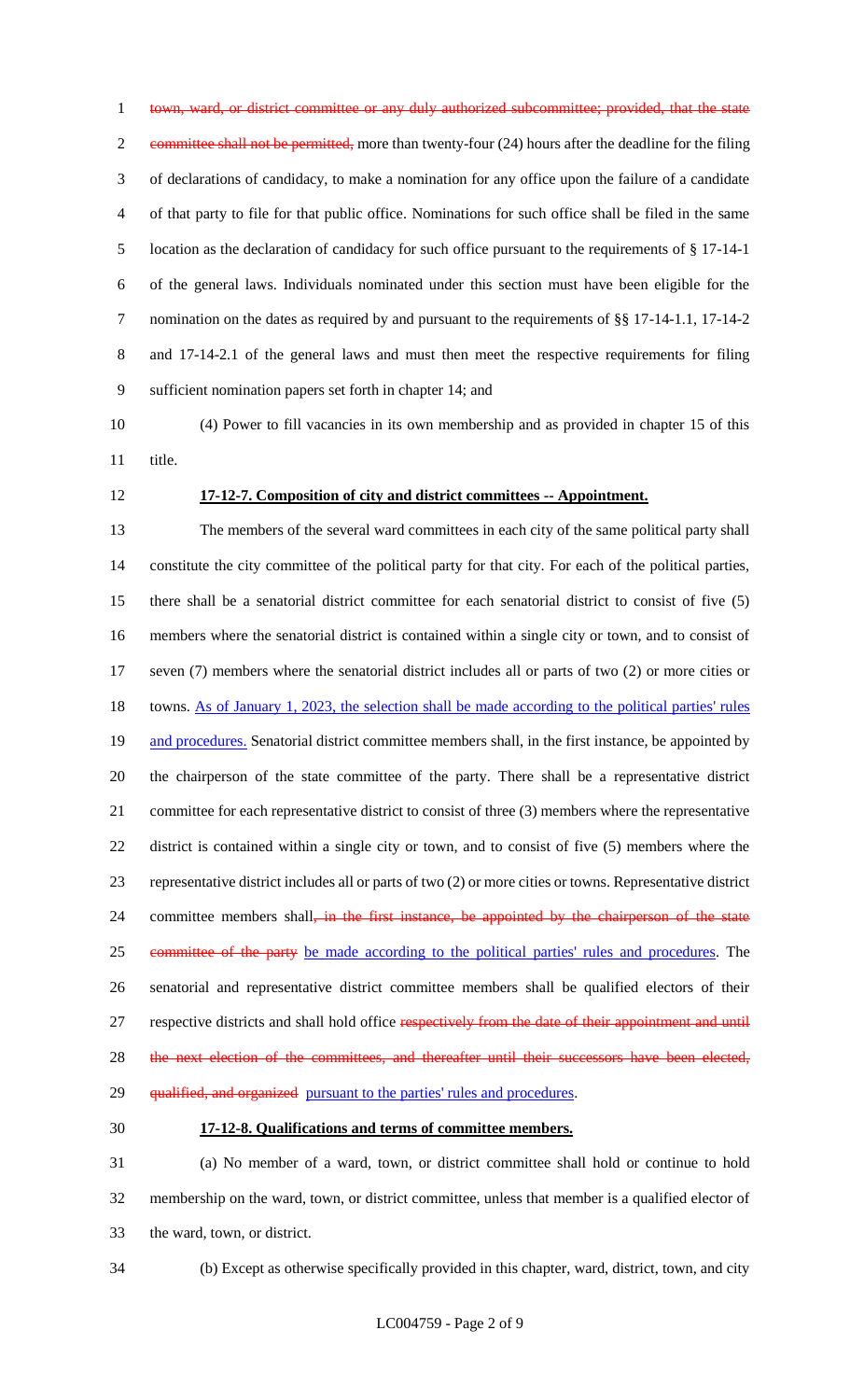1 committee members shall hold office, respectively, from the date of their election selection until 2 the next election reorganization of the committees, and thereafter until their successors has been 3 duly elected, qualified, and organized. 4 (c) Candidates for ward, town, or district committee members shall file declarations of 5 candidacy biennially, in every even year, in accordance with § 17-14-1. 6 **17-12-9. Organization of city, town, and district committees -- Officers -- Lists of**  7 **officers and members.** 8 (a) All city, town, and district committees shall organize biennially in the month of January 9 in every odd year; provided, that the city committee of the city of Providence shall organize 10 **quadrennially**. 11 (b) Each city committee organized under this section may elect not exceeding three (3) 12 officers outside its membership from among the voters of the same political party in the city, and 13 the officers shall, by virtue of their election, become members of the city committee and shall hold 14 office until the next organization meeting of the committee. 15 (c) Each city committee, town committee, and district committee, within ten (10) days after 16 its organization, shall file with the secretary of state and with the local board a list of its officers 17 and members. 18 (d) The chairperson of the city committee of each political party in the city of Providence 19 shall appoint the members of a ward committee for each of the several wards of the city of 20 Providence. These appointed ward committee members shall hold office until their successors shall 21 have been duly elected, qualified, and organized. 22 **17-12-10. Rules and management by city, town, and district committees.** 23 City, town, and district committees of each political party may make rules not inconsistent 24 with the rules of the state committee, to make nominations to represent that party in the general 25 election and except as otherwise specifically provided in this chapter, the general management of 26 the affairs of each political party in the respective cities, towns, and districts shall be vested in the 27 city, town, or district committee, respectively, subject to all state committee rules. 28 **17-12-11. Endorsement by local committees.** 29 (a)(1) Each town, ward, and city committee shall file with the appropriate local board the 30 list of candidates in the town, ward, or city which have the endorsement of the committees. 31 (2) Endorsements by town, ward, and city committees shall be signed by three (3) officers 32 of the committee. 33 (b)(1) Each district committee shall file with the board of canvassers of the city or town of 34 residence of the senatorial or representative candidate endorsed, except that if the candidate is a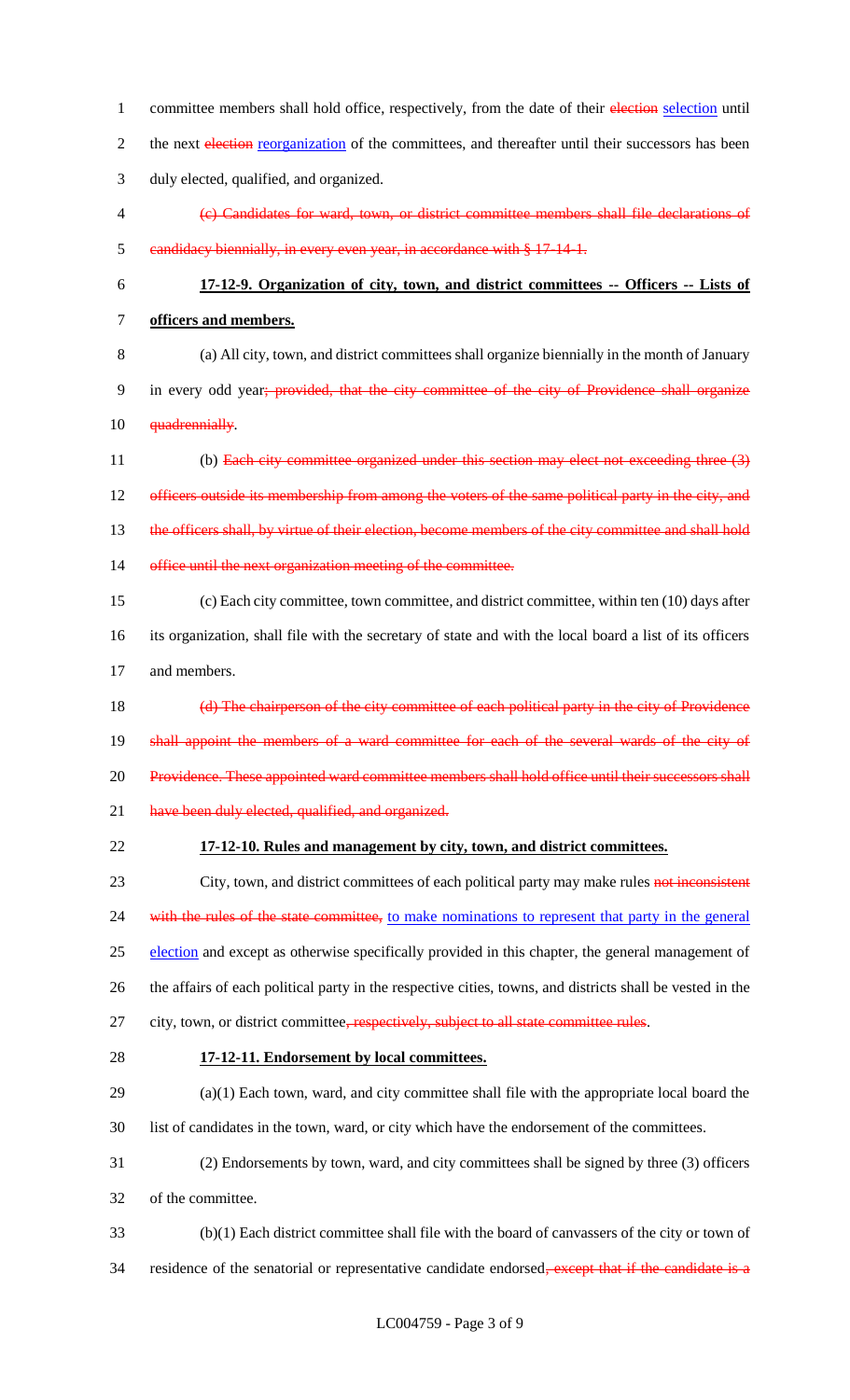resident of Providence the endorsement shall be filed with the secretary of state, the list of

candidates in the district which have the endorsement of the committee.

 (2) Endorsements by district committees shall be signed by a majority of those members presently on the committee.

 (c) Endorsements shall be filed with the appropriate local board or the secretary of state, as the case may be, not later than four o'clock (4:00) p.m. of the day after the last day for filing declarations of candidacy.

## **17-12-12. Vacancies in district committees.**

 (a) In the event that the candidates elected to a district committee from a district do not equal the number of party committee members to which the district is entitled to be represented under provisions of § 17-12-7, a vacancy or vacancies exist to the extent of the difference between the number of elected members and the number of members by which the district is entitled to be represented. When the vacancy or vacancies exist, they shall be filled by the committee to which 14 insufficient members were elected, in the manner provided for by the in this section rules of the political party.

 (b) In the event of the appointment or election to a committee of an ineligible person, or whenever any member of the committee dies, resigns, or becomes incapacitated to act, or removes from the jurisdiction of the committee, or ceases to be a member of the political party, a vacancy 19 exists which shall be filled by appointment by the committee in which the ineligibility or vacancy 20 occurs. The removal of residence by an elected or appointment member of a committee from the 21 district from which he or she has been elected or appointed a member of that committee shall 22 constitute his or her resignation from the committee in accordance with the rules of the political party.

 (c) Any vacancy occurring in any of the officers and/or membership of the district 25 committees shall be filled by the remaining members of the committee. A statement of that action 26 by any committee shall be filed with the secretary of state and with the local board in accordance with the rules of the political party.

28 (d) If any vacancy occurs with respect to the membership of a district committee, and the 29 vacancy is not filled within forty-five (45) days of the date of notice of the vacancy to the remaining members of the committee, the vacancy shall be filled by the state committee of the political party involved, the executive committee of the state committee or any duly elected subcommittee of the executive committee or by the state chairperson of the political party if so authorized. A statement of that action shall be filed with the secretary of state and with the local board.

(e) In the event a district committee shall not organize or reorganize pursuant to § 17-12-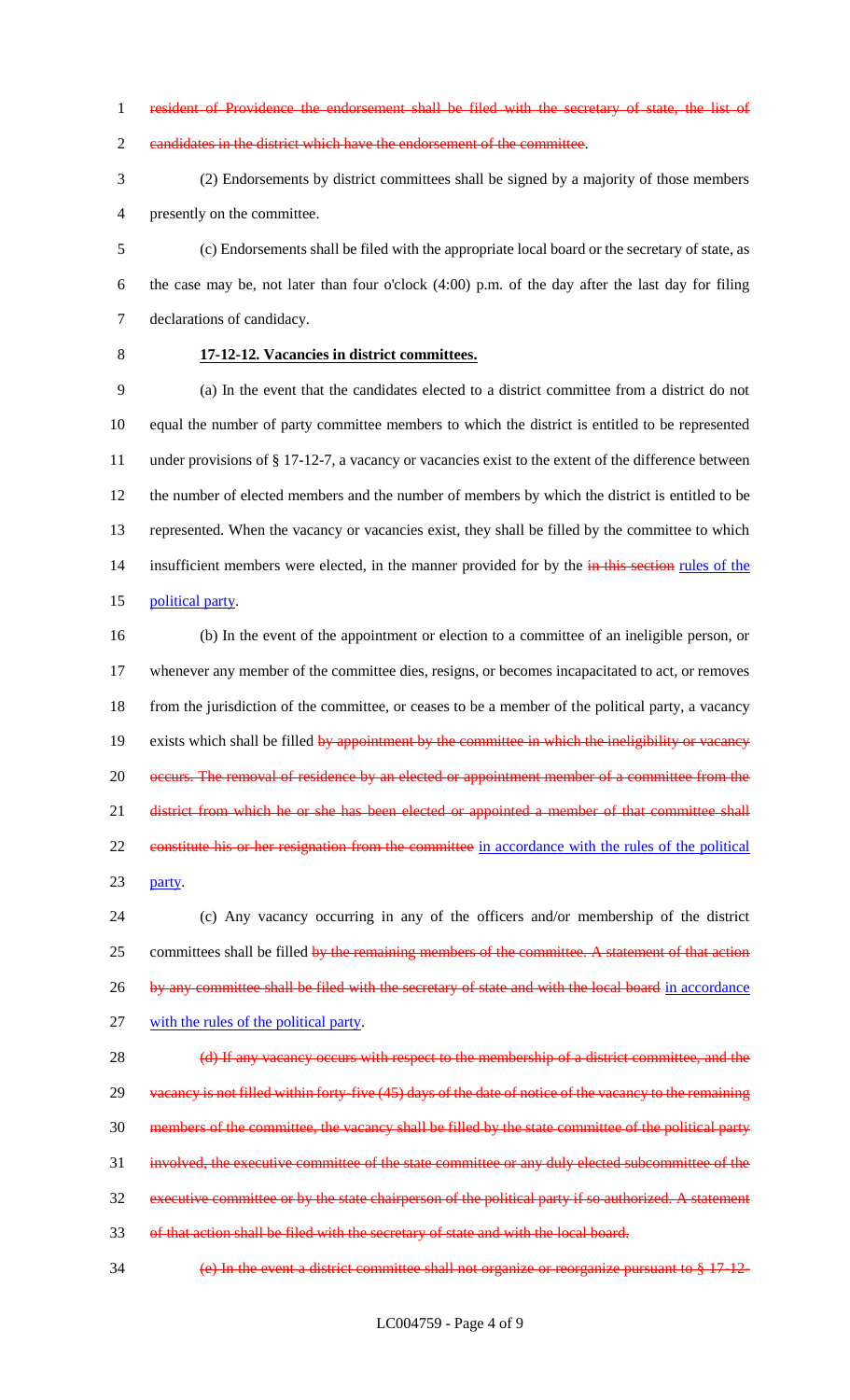1 9, the incumbent senator or representative, or the state committee chairperson in the case of the

2 party not affiliated with the senator or representative, shall appoint a district committee which shall

- 3 be the lawful district committee.
- 

### 4 **17-12-12.1. Vacancies in city or ward committees.**

5 (a) Any vacancy occurring in any of the offices and/or membership of city, town, or ward 6 committees shall be filled by the remaining members of the committee. A statement of that action 7 by any committee shall be filed as in the case of officers and members first chosen in accordance 8 with the rules of the political party.

9 (b) If any vacancy occurs either with respect to any office of a city or ward committee or 10 with respect to the membership of any city or ward committee, and the vacancy is not filled within 11 forty-five (45) days of the date upon which the vacancy occurs pursuant to the provisions of § 17-12 12-12, the vacancy shall be filled by the city committee in accordance with the rules of the political 13 party involved or the executive committee of the city committee or any duly elected subcommittee 14 of the executive committee or by the city chairperson of the political party if so authorized. The 15 committee shall file a statement setting forth the appointment or appointments as in the case of 16 officers and members first chosen in accordance with § 17-12-11.

17 (c) A statement of that action by any committee shall be filed as in the case of officers and 18 members first chosen in accordance with § 17-12-11.

19 (d) The removal of residence by an elected or appointment member of a ward committee 20 from the ward from which he or she has been elected or appointed shall constitute his or her 21 resignation from the city or ward committee.

22 **17-12-13. State conventions.**

 There shall be held not later than October 14 of every even year a state convention for each political party. The nominees of a party for senator and for representatives in congress, for the five (5) general offices, and for membership in the general assembly shall be delegates to the state 26 convention of that party. In presidential election years, these conventions the state's political party committee shall select the party nominees for presidential electors in accordance with their rules and their names shall be placed on the ballot for the forthcoming election.

- 29 SECTION 2. Sections 17-12-3, 17-12-4, 17-12-5, 17-12-6, 17-12-6.1, 17-12-9.1, 17-12-
- 30 12.2, 17-12-14, 17-12-16 and 17-12-17 of the General Laws in Chapter 17-12 entitled "Party
- 31 Committees and Conventions" are hereby repealed.
- 32 **17-12-3. Delegation of powers by state committee.**
- 33 The state committee of a political party may delegate its authority, by rules or resolutions,
- 34 to its executive committee, or any duly selected subcommittee of the executive committee, to act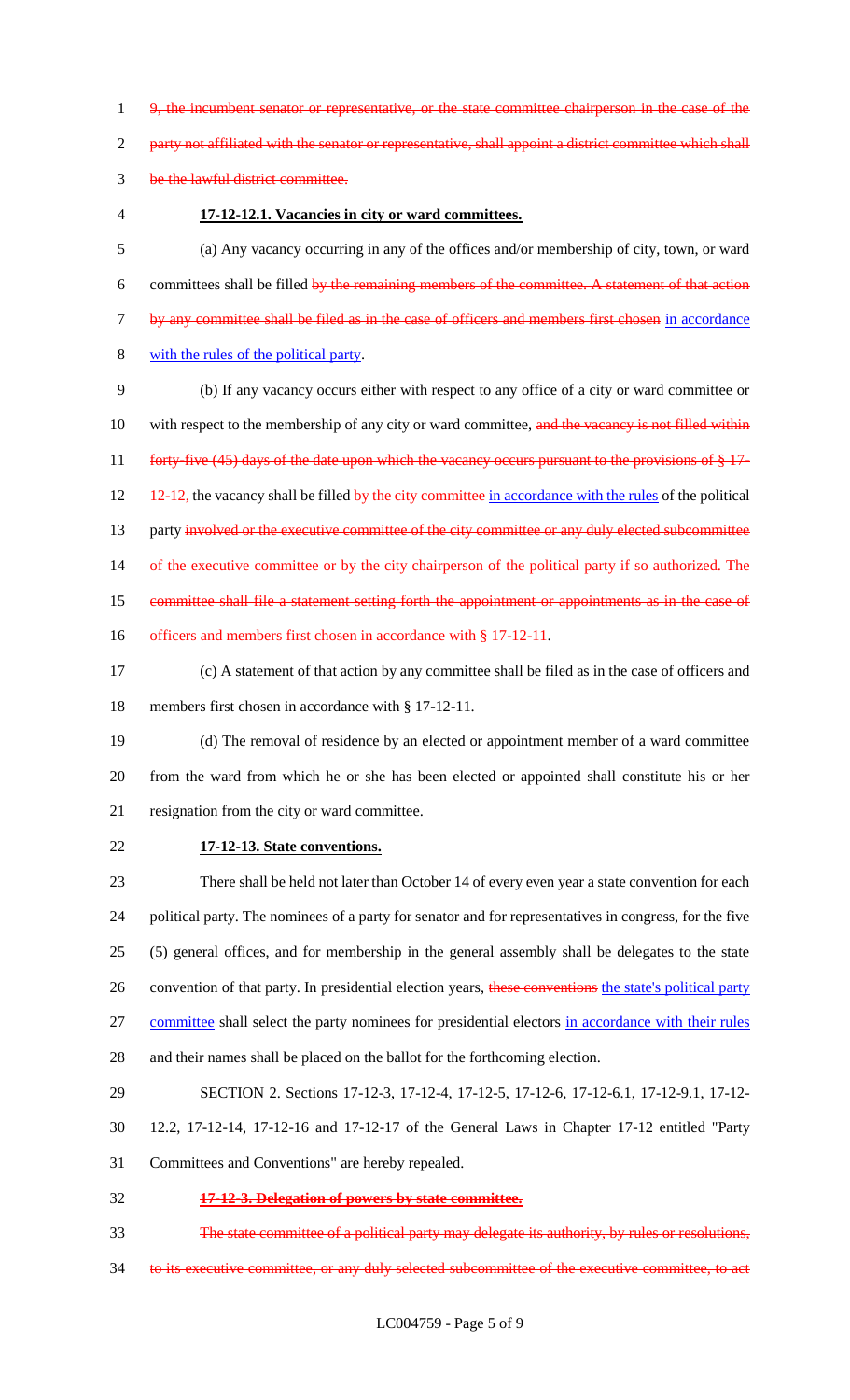- 1 when the entire committee is not in session.
- 

#### 2 **17-12-4. Endorsements by state committee.**

 The state committee or the executive committee or any duly selected subcommittee of the executive committee acting under delegated authority may, when the town or district committee has failed or neglected to do so, within twenty-four (24) weekday hours of the failure, endorse and notify the local board of endorsement, if any, of the local candidates to be voted on in the primary. It shall also notify the secretary of state of the endorsement, if any, of any candidate to be voted for by the state at large; provided, that the endorsement of any candidate for representative in congress shall be by the members of the state committee who shall be from that particular congressional district. It shall also notify the secretary of state of the endorsement, if any, of any candidate for 11 state senator or state representative. The endorsement shall be filed with the secretary of state not later than four o'clock (4:00) p.m. on the second day after the final day for filing declarations of 13 candidacy. In the event the state committee, or the executive committee or any duly selected subcommittee of the executive committee acting under delegated authority, fails or neglects to endorse, then all party candidates shall be issued nomination papers without endorsement.

### 16 **17-12-5. Acting in other contingencies.**

17 Any other contingency that arises pursuant to the provisions of the statutes with respect to 18 the election of candidates for state or town office at any general, primary, or special election shall 19 be met by the vote of the state committee, or the executive committee, or any duly selected 20 subcommittee of the executive committee, of a political party, or by the state chairperson of the 21 political party if so authorized. If any contingency arises under the provisions of the statutes with 22 respect to the election of candidates for city office at any general, primary, or special election, it 23 shall be met by vote of the city committee of a political party or the executive committee of the city 24 committee or any duly elected subcommittee of the executive committee, or by the city chairperson 25 of the political party if so authorized. For the purposes of this section, the term "contingency" means 26 and includes the nonexistence of any required party committee, the failure of any existing party 27 committee to act, an adjudication that a primary election is void, and the death, incapacity, or 28 moving from the jurisdiction of a party's nominee prior to a general or special election. This section 29 shall apply notwithstanding any provision of chapter 17 of this title to the contrary.

#### 30 **17-12-6. Election of town and ward committees.**

 The party voters of each political party in each ward of each of the cities of the state shall, biennially, in every even year, at the primary election held to nominate party candidates, elect a ward committee for each ward; provided, that the ward committees in the city of Providence shall be elected quadrennially, and the party voters of each political party in each of the towns of the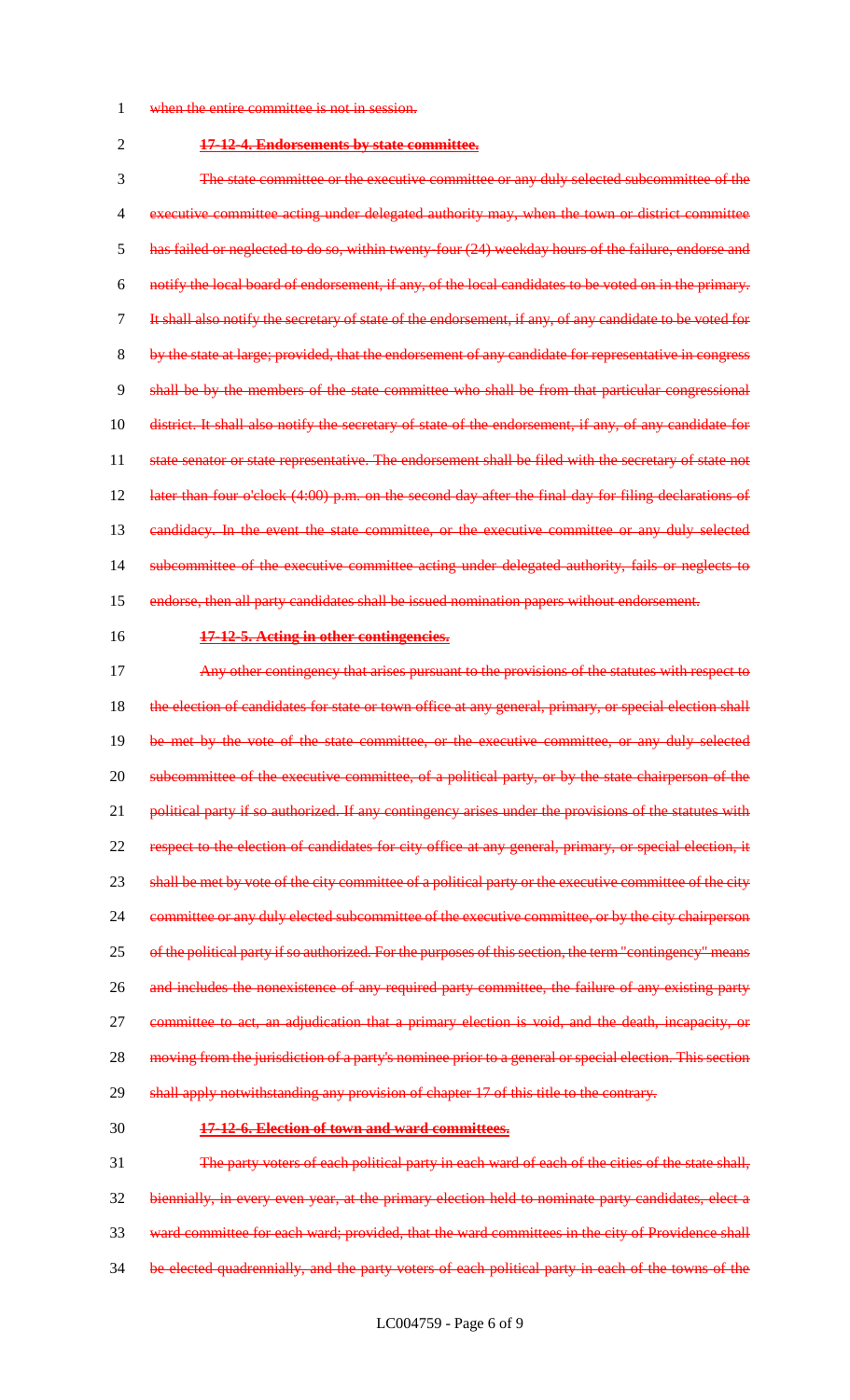- 1 state shall, biennially at the primary election, elect a town committee for the town.
- 2 **17-12-6.1. Composition of town committees in Johnston.**

 Notwithstanding the provisions of §§ 17-12-6 and 17-12-7, the town committees of the 4 town of Johnston shall consist of twenty-five (25) members; five (5) each to be elected from the qualified electors of the five (5) council districts of the town comprising the respective candidates from each district receiving the most votes in each district. The five (5) members elected from each district shall constitute a council district committee, which shall organize and endorse the council and school committee candidates from each district. The town committee shall elect a chairperson and provide the endorsement for the party candidate for mayor.

## 10 **17-12-9.1. Members of ward committees for the city of East Providence.**

11 The chairperson of the East Providence city committee for each political party shall appoint 12 the members of a ward committee for each of the several wards of the city of East Providence. 13 These appointed ward committee members shall hold office until their successors shall have been 14 duly elected, qualified, and organized.

#### 15 **17-12-12.2. Failure of ward and city committees to endorse.**

16 Notwithstanding the provisions of any general or special act to the contrary, in the event 17 that a ward committee or a city committee of a political party of a particular city has failed or 18 neglected to do so, the executive committee of the city committee of that city, any duly selected 19 subcommittee of the executive committee or the city chairperson of the political party involved, if 20 so authorized, within twenty-four (24) weekday hours of the failure, may endorse and notify the 21 local board of the endorsement, if any, of the candidates for city council, ward committee member, 22 and mayor, as the case may be, to be voted on in the primary.

#### 23 **17-12-14. Election of delegates to national conventions.**

24 The local boards of the several cities and towns of the state are authorized and directed to 25 furnish for the use of any political party in this state, upon written request of the chairperson of the 26 state central committee, acting under a resolution of the committee, voting places in which primary 27 meetings may be held to elect delegates to the national convention of the political party. The boards 28 shall have the voting places open on the date and during the hours requested by the chairperson of 29 the committee, so long as that election of delegates is scheduled on the first Tuesday next after the 30 first Monday of any month, and shall furnish to the officers appointed to act at the primary meetings 31 any paraphernalia, including check lists, that are generally required and used in elective meetings; 32 provided, that the political party first requesting the use of the voting places on and for a certain 33 date shall be entitled to the use of them on that date; and if the date is one requested by some other 34 political party, the other political party, through the chairperson of the committee, may request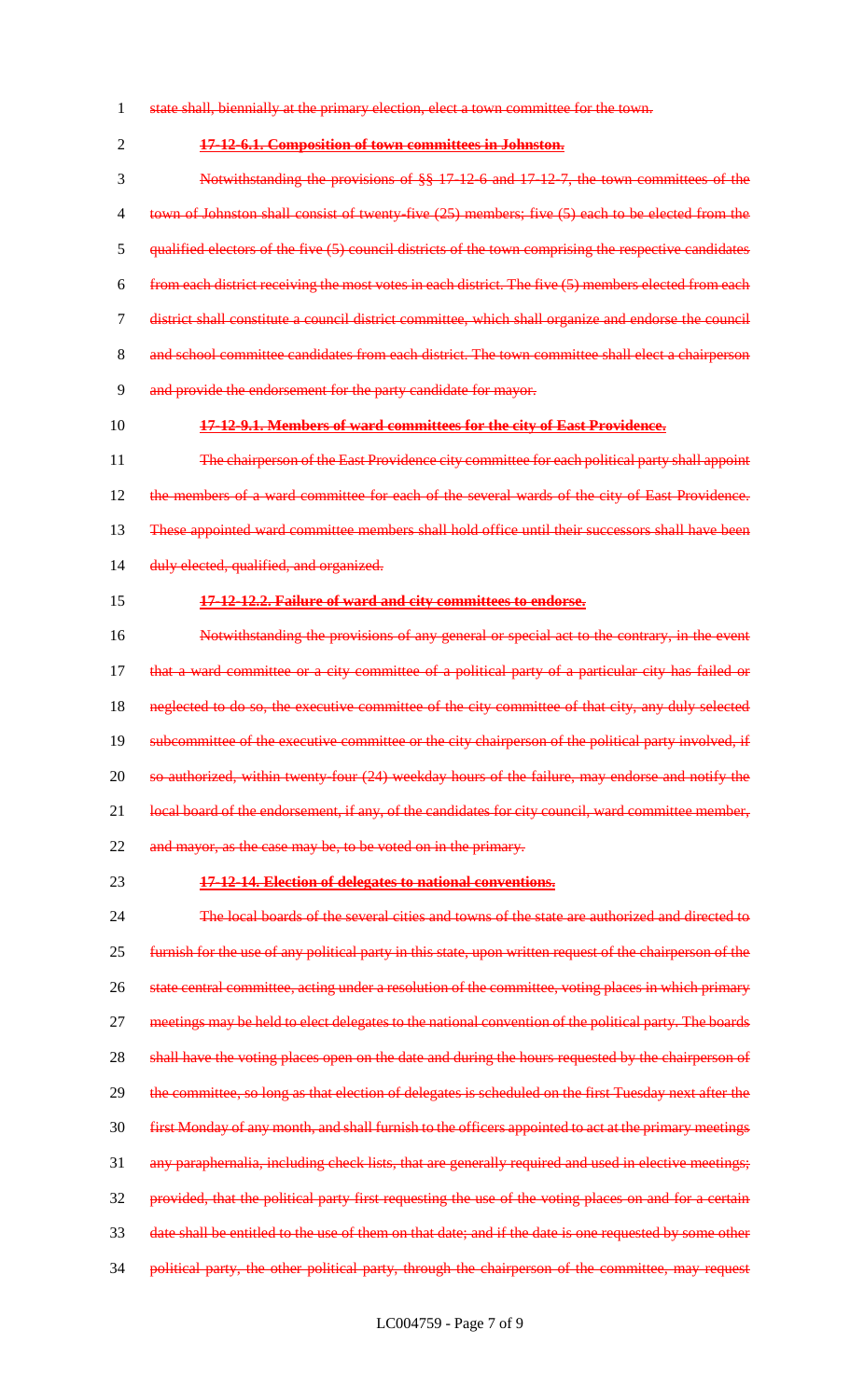1 another date. In cities a voting place and paraphernalia for voting shall be furnished and provided for each ward into which the cities may be divided; and in each of the towns of Burrillville, Cumberland, and Lincoln, at least two (2) voting places and the paraphernalia for voting, and in every other town at least one voting place and the paraphernalia for voting, shall be furnished and provided. The local boards shall not be required to provide for the compensation for services of the officers appointed to act at the primary meetings, nor shall anything contained in this section be 7 held to affect the method of holding elections already provided for by law.

8 **17-12-16. Qualifying as a political party by petition -- Names of officers --** 9 **Endorsements and other official communications.**

- 10 Any political organization wishing to qualify as a political party by the submission of 11 petitions under § 17-1-2(9) shall, at the time of receiving the petition forms from the board of 12 elections, file with the board, on a form to be provided by the board, the name of the political 13 organization and the names and addresses of its chairperson and secretary. If the organization later 14 qualifies as a political party by the submission of the requisite number of valid signatures, and until 15 the appropriate party committees have been established, all endorsements and other official written 16 communications from the party to the board of elections, secretary of state, local boards of 17 canvassers and other state and municipal agencies shall be signed on behalf of the party by the 18 chairperson and secretary, whose names and addresses are on file with the board of elections as 19 required by this section. 20 **17-12-17. Names of political parties.** 21 No political party may use or adopt a name which is similar to the name of another political
- 22 party or which contains the name of another political party.
- 23 SECTION 3. Section 17-15-6 of the General Laws in Chapter 17-15 entitled "Primary
- 24 Elections" is hereby repealed.
- 25 **17-15-6. Conventions and caucuses replaced -- Parties holding primaries -- Forms.**
- 26 The primary elections held pursuant to this chapter shall replace the party conventions and
- 27 caucuses for making the nominations provided for in this title, but party conventions shall be held
- 28 for the purposes that are authorized by § 17-12-13. Primaries shall be held only by political parties.
- 29 Except as otherwise provided in this title, any and all forms prescribed by this chapter shall be
- 30 prepared and provided by the secretary of state and shall be, wherever practicable, uniform
- 31 throughout the state.
- 
- 32 SECTION 4. This act shall take effect on January 1, 2023.

#### ======== LC004759 ========